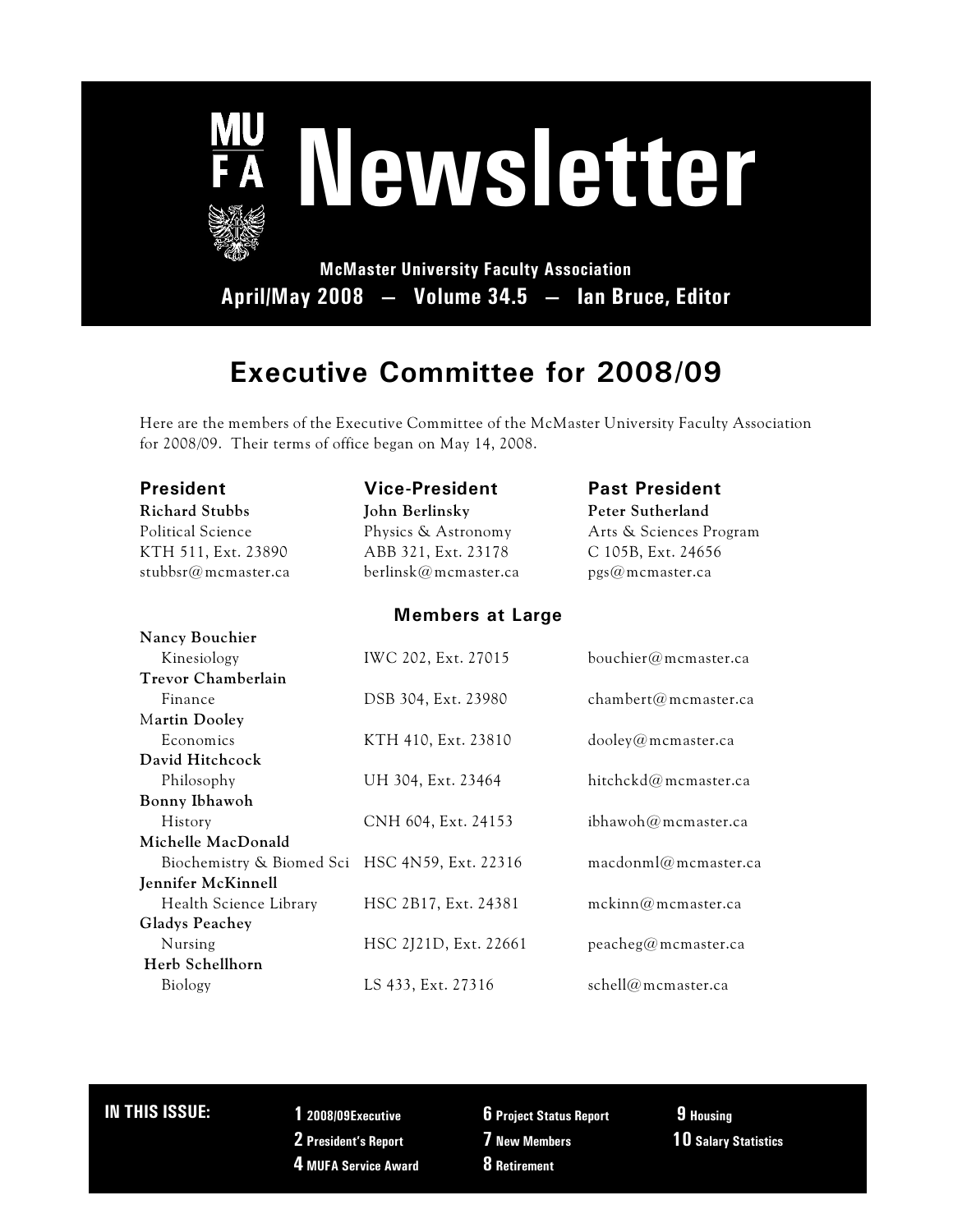## **President's Report (delivered at the May 7, 2008 Annual General Meeting)**

It was exactly four months ago, on January 7, that I gave a report on activities of the MUFA Executive. Accordingly this update will be relatively brief, especially since our main focus in the intervening period was bringing to a successful conclusion the compensation negotiation for faculty and librarians. I must say that that experience had its somewhat unnerving elements. While the negotiations themselves were generally collegial and respectful, probably too few meetings were scheduled. As a consequence we only arrived at an agreement at effectively the "eleventh hour"  $-$  3 pm on Friday March 14, the day before both sides would otherwise have been obliged to prepare briefs for a Final Offer Selector. Until March 14 the Administration had been pressing for some way to reduce the mounting costs (to the University's operating budget) of non-pension postretirement benefits. As you are all aware, MUFA insists upon the principle that a member carries into retirement those benefits that were in place just before retirement. (There are some minor exceptions, the PDA being the most obvious, and as well there is a cap on foreign travel insurance.) In any event, the Administration decided to put off this matter until future negotiations, and we were then quickly able to agree on a three-year deal that I believe all of us can be satisfied with. In the context of the negotiations I want to acknowledge the valuable role of the Remuneration Committee (RC). The three of us who negotiate on behalf of MUFA — Herb Schellhorn, Richard Stubbs, and me — consult with the RC before and after every negotiation session. Their feedback is crucial, they keep us from getting "tunnel vision", and they remind us of our core values. So thanks, to Brian Garrett, Barbara McDonald, Joanna Pierazzo, and Wayne Lewchuk.

One final outcome of the March 14 negotiations settlement was the agreement of the Joint Committee (JC) to set up two subcommittees: one to look at faculty workload, broadly interpreted, and the other to

look at potential modifications to our pension plan. Regarding the latter, in the coming years an increasing fraction of faculty will likely retire above what used to be called the "DNR max" (currently approximately \$124,000 although this will be indexed to the CPI). That is, for many pensions will not be proportional to their final full salaries. Many institutions — including, I believe the federal civil service — have implemented some form of supplementary pension plan to cover at least part of the excess above the "DNR max".

The JC will soon be establishing terms of reference, and identifying members, for both committees but Richard, Herb, and I are particularly interested in any suggestions for items the workload committee should consider. Briefly, beyond the "obvious" matter of how many course units are appropriate within each Faculty or department or discipline, we have already noted:

- Research supervision of graduate and undergraduate students
- $\blacksquare$  Recognition of the special demands of large classes
- $\blacksquare$  Recognition of responsibilities for managing TAs
- $\blacksquare$  Need for reasonable continuity of teaching assignments and courses
- Time needed for preparation of new courses (or new materials) and/or curriculum integration and reform
- Mentoring junior faculty including CLAs and Sessionals
- **Increasing demands on permanent faculty for** letters of reference

There are a number of items that the MUFA Executive has kept "watching briefs" on this past term. I will mention a few, partly to spur any and all of you to suggest other things concerning life on campus that we should reflect on. So in no particular order:

■ Grad Studies: We have taken a keen interest in the potential restructuring of the graduate school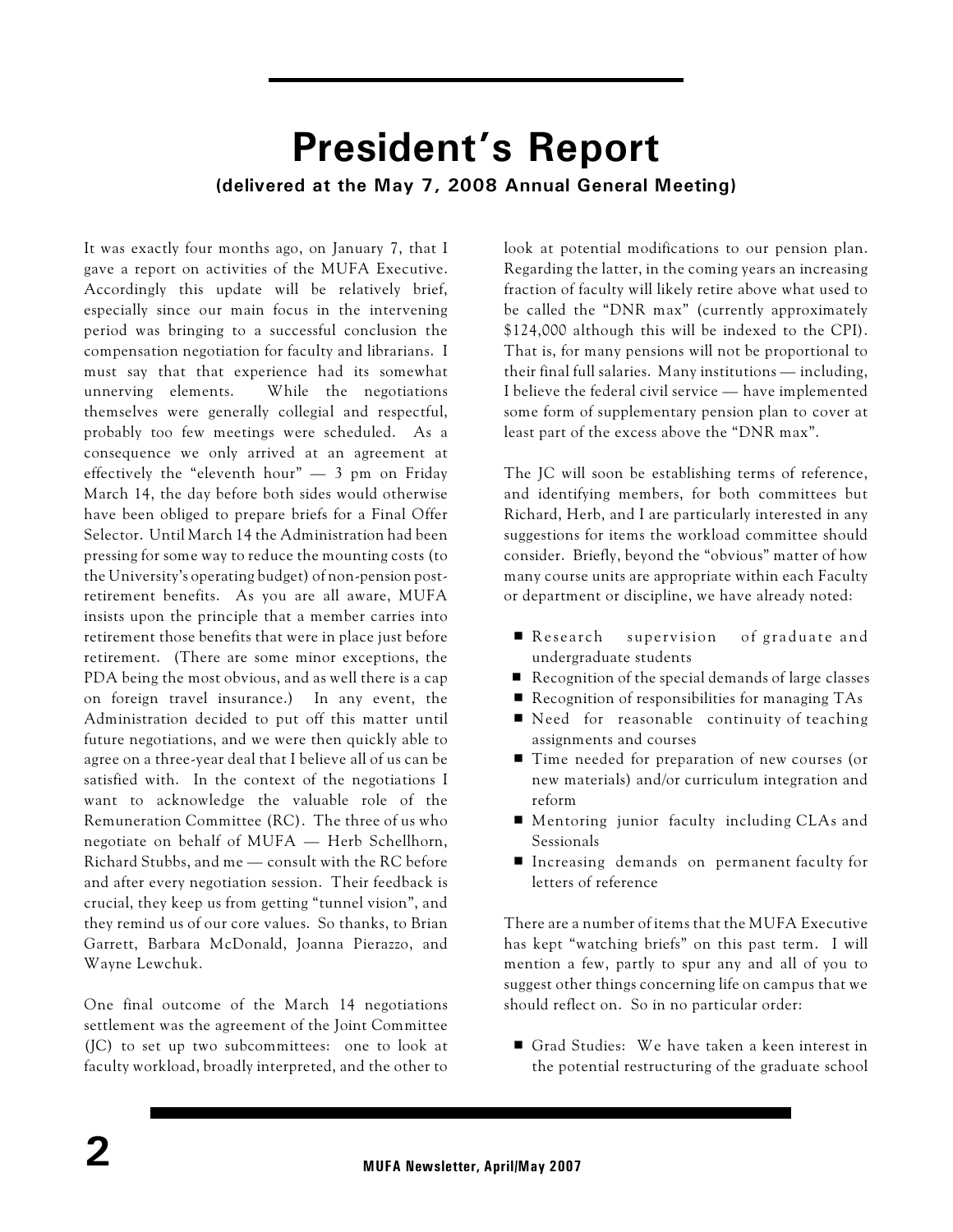and the duties of its next dean. On the one hand, the dean's current pan-university role with respect to tenure and promotion is widely valued. On the other hand, it is clear that service on all six Faculty T&P committees is onerous and can detract from the dean's time for strategic planning. Given the dean's prominent and explicit role in the "yellow document", any proposed changes *must* come to MUFA Executive and almost certainly a subcommittee (with members approved by both the Administration and MUFA Executive) will have to be struck to review and revise the relevant policies.

- On a somewhat related note, we have been concerned that in some Faculties the submission deadline for T&P dossiers is mid-summer, and this undermines the efficacy of the departmental review stage (in particular the solicitation and collection of letters from external referees), and it puts a burden on committee members who should otherwise be free to pursue their research interests.
- $\blacksquare$  Many of the members of the Executive have become acutely aware of the low morale of members of The Management Group (TMG). These are among the hardest working people on campus (just check with your department's administrator!), and arguably have the least protection against the vicissitudes of the Administration.
- $\blacksquare$  After much reflection the Executive recently passed a Resolution on Freedom of Speech which was forwarded to Senate and the Administration for consideration. Next fall we will likely sponsor a public forum on Limits of Academic Freedom, with guest speaker Jim Turk, the Executive Director for CAUT.
- $\blacksquare$  We have watched, sometimes with anxiety and sometimes with laughter, the implementation of MacVIP and its bi-weekly payroll system. I suppose in the same spirit I might also include the run-up to the WorkWell Audit.

 $\blacksquare$  We have been very pleased by the increase in gmufagab activity, and as I noted in January this has been largely due to the thoughtful postings of John Berlinsky, MUFA's incoming Vice-President who will then serve as President for 2009/2010.

I have not dwelt on the paramount issues that concern us all: faculty renewal and the structural distortions in the University's operating budget. In the coming months we can expect a report on these matters from the Budget Advisory Committee, MUFA's newest standing committee that was approved last fall. And we are all aware of the task forces set in motion by the Provost. I personally eagerly await the report from the one that is examining alternative budget models. I believe our new Provost has the right set of priorities, but I cannot entirely suppress my concern that we may have already "painted ourselves into a corner" with all the new construction, much of which seems to be inadequately funded.

In drawing this report to a close, there are a number of individuals I want to single out for special thanks. First among these is Herb Schellhorn, our Remuneration officer. Herb was effectively MUFA's lead in the negotiations, and he certainly left no data source unmined! He was always forceful and articulate in expressing and defending the interests of faculty and librarians. In the same spirit I want to thank Richard Stubbs, for he has been relentless and passionate in his pursuit of faculty renewal and the need for the Administration to rebalance the budget in favour of providing the students what they deserve — more high-quality instruction from individuals steeped in scholarship. I next want to thank someone who has arguably worked harder than anyone else on MUFA Executive — David Hitchcock. He has been both our Special Enquiries & Grievances officer and our Tenure officer. Both responsibilities have used up all of his spare hours, and then some. Most recently David developed the materials for a pair of very successful workshops for department chairs and administrators on the policies that govern academic appointments, tenure, and promotion. There is another dimension to

*continued on page 7*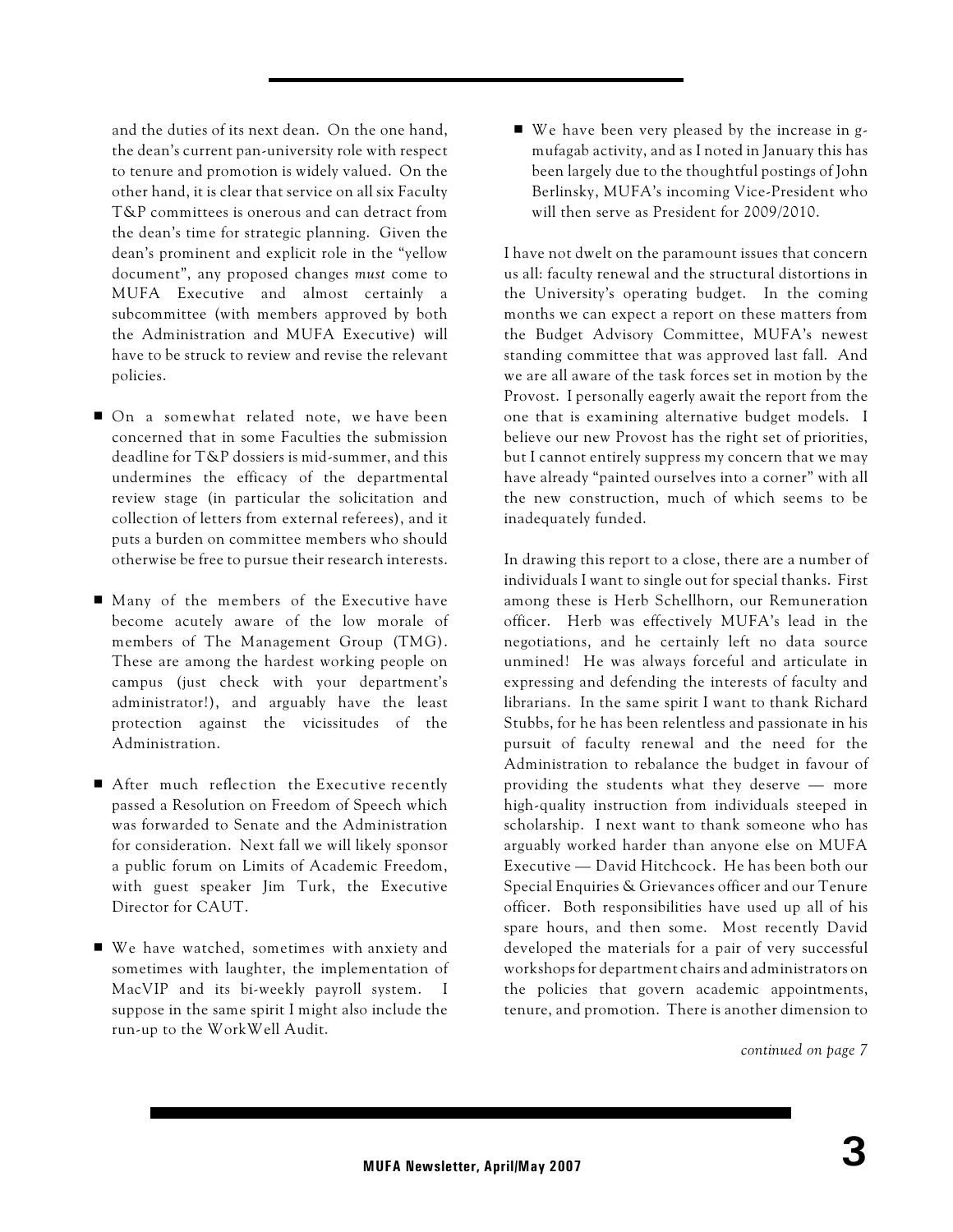# **MUFA Service Awards**

Following MUFA's Annual General Meeting, a special reception was held in honour of the recipients of the MUFA Faculty/Librarian Award for Outstanding Service. The award was presented to Betty Ann Levy and Penny Salvatori in recognition of their outstanding contributions to the University. The selection committee, chaired by Past President Ian Hambleton, included student Erica Roebbelen, librarian Olga Perkovic and faculty member Martin Dooley. Dr. Hambleton read the following citations on behalf of the selection committee.

 $\frac{1}{2}$ 

**BETTY ANN LEVY** has served the McMaster community tirelessly throughout her career. While still an untenured assistant professor she was given the task of overhauling all psychology undergraduate programs in Science and Social Sciences. She has been a member of the Theme School Coordinating Committee, the Undergraduate Working Group for Refining Directions, the Advisory Committee preparing for the double cohort, the Animal Research Ethics Board, and selection committees for Deans and Provosts. She chaired the President's Committee on Ethics in Human Research. She was elected to Senate and is currently serving her second three-year term on the Board of Governors. Betty Ann has been a member of the Faculty Association Executive and was President in 2005/06.

Betty Ann was Department Chair from 1996-2002 and was appointed for another five-year term in 2006. Under her leadership, the Department of Psychology

### **Photograph of Betty Ann Levy and Penny Salvatori**

go to<http://www.mcmaster.ca/mufa/Award2008.html>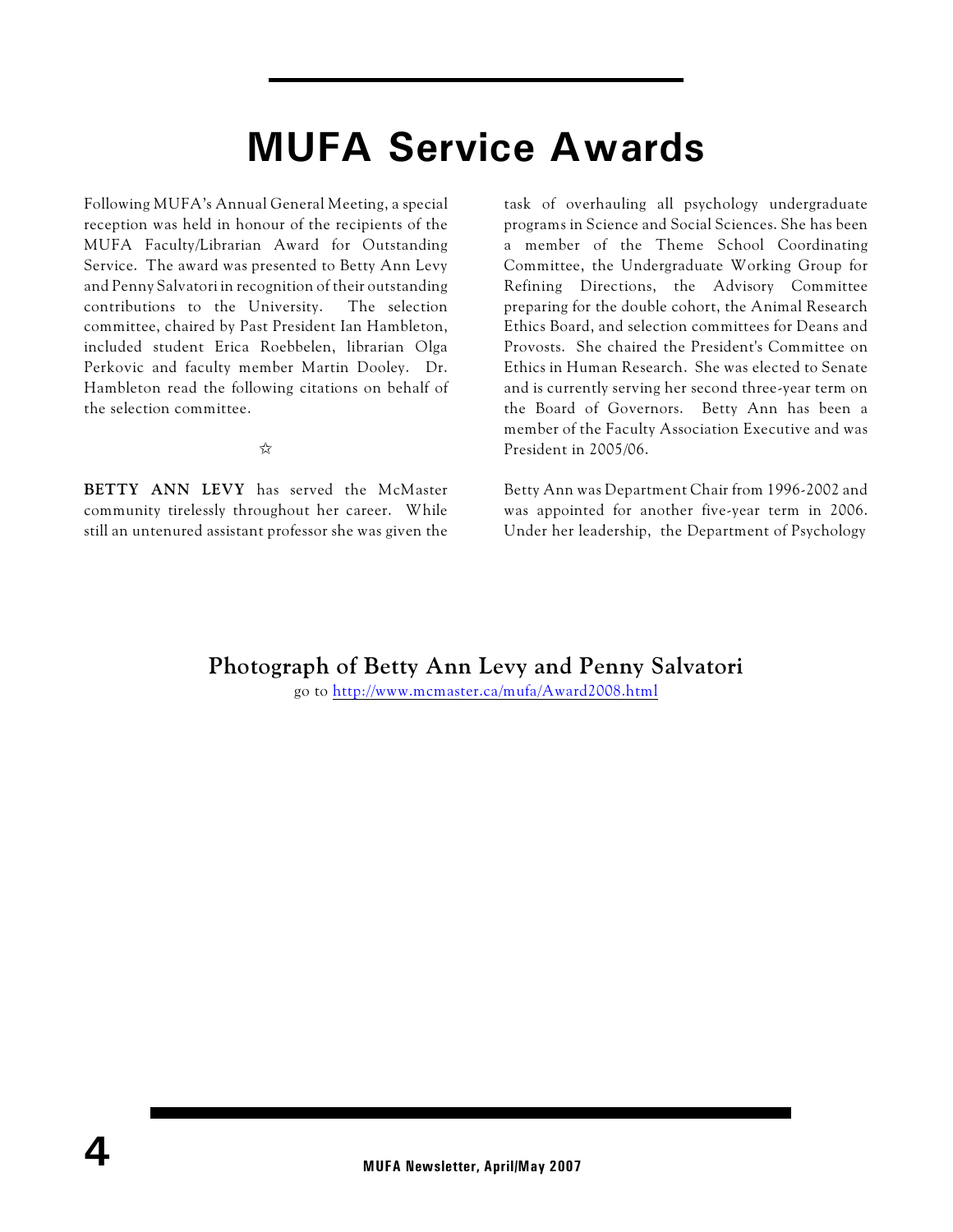Neuroscience & Behaviour continues to have an international reputation as one of the best places for research and teaching in the fields of psychology and neuroscience. Betty Ann fosters collegiality and recognizes the importance of engaging and empowering junior members of the Department to become the next generation of academic leaders. She treats all with respect and compassion; you will find as many admirers of Betty Ann among support staff as among academic colleagues.

In spite of the time and energy Betty Ann has committed to McMaster, she has been able to maintain an active research career and has made her mark as a scholar of international reputation. Her peer-reviewed work on literacy has been continuously funded by NSERC, OMHF and SSHRC, she has served on editorial boards of leading journals, and has supervised many MSc and PhD students. She has served on the Ministry of Education and Training Committee to examine research findings focused on prevention and early intervention programs for at-risk children. She was a member of the Hamilton Family Literacy Network, a consultant to the Hamilton School Board's Literacy Guidelines Committee, and worked with the Board's Evidence-Based Education and Service Team.

In all of these roles, her input, counsel and actions have been guided by careful consideration and respect for the views of others. The Selection Committee is pleased to recognize Betty Ann Levy for Outstanding Service to McMaster.

☆

**PENNY SALVATORI** was instrumental in planning the new School of Rehabilitation Science at McMaster, while coordinating the closure of the diploma program at Mohawk College. Over the past three decades, she has quietly but effectively transformed the knowledge and practice of Occupational Therapy education in Canada . As the first OT Program Chair at McMaster, Penny was the architect of the first problem-based learning (PBL) program in OT in the world and steered the program to international renown. The McMaster Program has since served as a model for the development of many problem-based learning programs in Canada and abroad.

Penny Salvatori has also made significant scholarly contributions to research on educational development, through numerous peer-reviewed articles, talks and invited presentations. In the Faculty of Health Sciences at McMaster she has been involved in multiple leadership roles through her service as Acting Associate Dean of the School of Rehabilitation Science, Chair of the Admissions Committee of the School of Rehabilitation Science, and Chair of the Inquiry and Integration Coordinators group.

Some of Penny's most innovative contributions have been in interprofessional education (IPE). She successfully developed and coordinated a novel educational project in which health sciences students from different backgrounds, who were undertaking clinical placements in northwestern Ontario, participated together in problem-based learning tutorials. She then led a working group to develop an interprofessional education curriculum for all health professional students in the Faculty of Health Sciences. Her educational accomplishments also include systematic evaluation of the admissions process in the Occupational Therapy program; development and evaluation of an interprofessional HIV/AIDS tutorial course; and development and evaluation of an interprofessional skills lab.

Penny's career clearly represents a sustained record of collaboration, innovation and service. Her scholarship and innovation have enhanced McMaster's reputation nationally and internationally while ensuring productive collegiality internally. The Selection Committee is pleased to recognize Penny Salvatori for Outstanding Service to McMaster.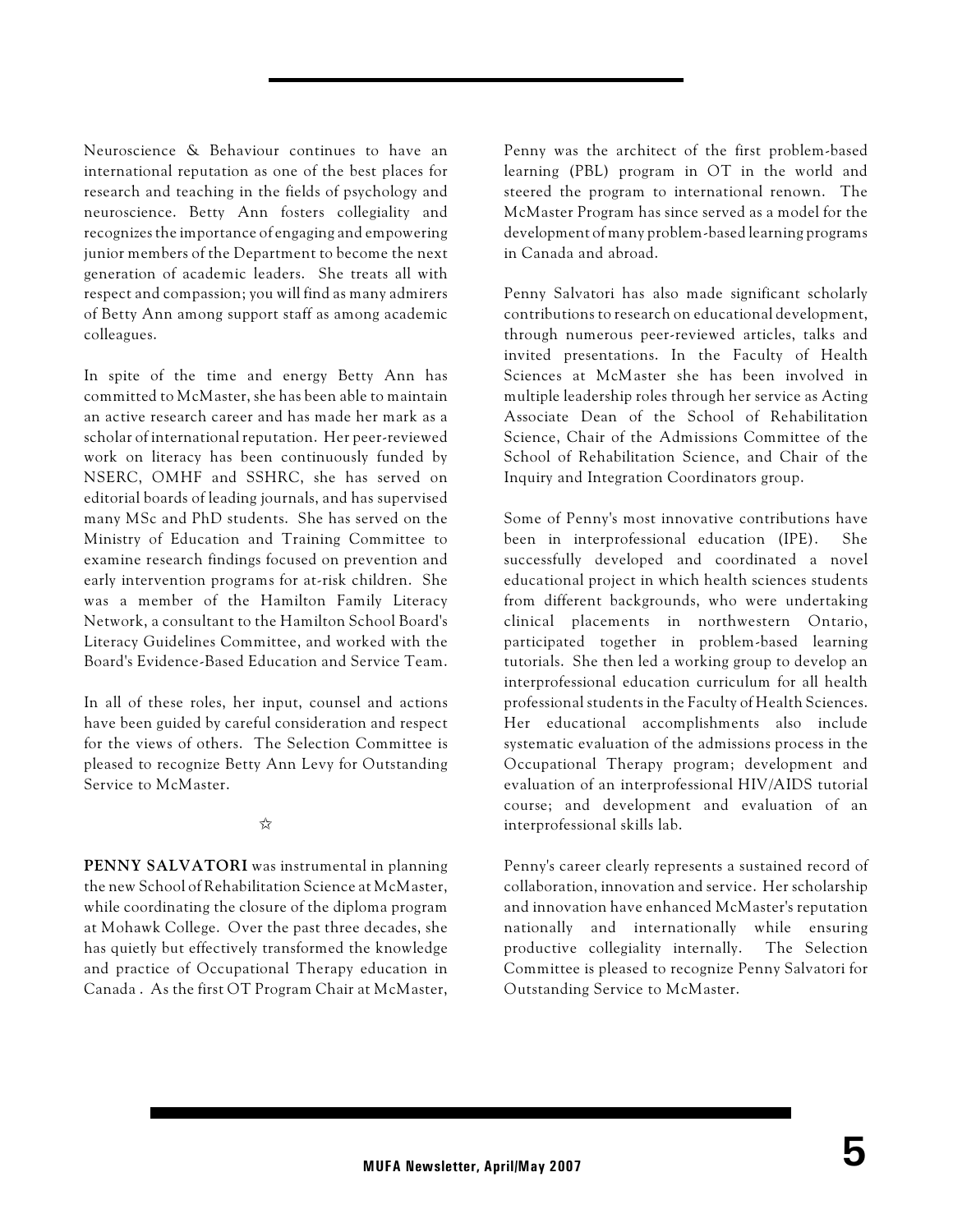## **Project Status Reports**

**(as of May 7, 2007)**

| <b>Project Name</b>                                                                                                                          | <b>Estimated</b><br><b>Completion</b><br>Date | Approved or<br>Anticipated<br><b>Budget</b>                         | <b>Status</b>                                                                                                                                                                                                                                                                                              |
|----------------------------------------------------------------------------------------------------------------------------------------------|-----------------------------------------------|---------------------------------------------------------------------|------------------------------------------------------------------------------------------------------------------------------------------------------------------------------------------------------------------------------------------------------------------------------------------------------------|
| Project & Budget Approved                                                                                                                    |                                               |                                                                     |                                                                                                                                                                                                                                                                                                            |
| Faculty of Engineering School of<br>Engineering Practice & Graduate<br><b>Studies</b>                                                        | February 2009                                 | \$38,000,000<br>original project<br>scope \$8.6 million<br>Dec 2005 | Concrete infrastructure complete. Tower crane<br>has been removed. Mechanical and electrical<br>rough-ins 15% complete. Curtain Wall<br>installation to commence in May 2008.                                                                                                                              |
| <b>Burke Science Building Phases</b><br>1, 2a, and 2b<br>General Science Building - Air<br>quality and health & safety<br>upgrades - Phase 3 | Spring 2008<br>(Phase 2b)                     | \$41,000,000<br>original project<br>scope \$30 million<br>Jan 2004  | Phase 1 (BSB south wing) - All floors completed<br>Phase 2a (BSB east wing) - All floors completed<br>Phase 2b (BSB north wing) - Work on 2 <sup>nd</sup> & 3 <sup>rd</sup><br>floors 99% complete. Work on 1st floor<br>90% complete. Work in basement 75%<br>complete.<br>Phase 3 (GSB) - Work completed |
| <b>McMaster Front Entrance</b><br>Improvements - Phase 2                                                                                     | Summer 2009                                   | \$5,000,000                                                         | Design work complete. First stage of<br>landscaping to be implemented when new<br>Engineering building is completed in 2009.                                                                                                                                                                               |
| MUMC Biosafety Lab 3 (FHS)                                                                                                                   | Spring 2008                                   | \$2,500,000                                                         | Engineering design work complete. Financing to<br>be confirmed.                                                                                                                                                                                                                                            |
| <b>MUMC Life Safety Systems</b>                                                                                                              | Spring 2008                                   | \$6,200,000<br>(McMaster share)                                     | Project is approximately 93% complete. Fire<br>alarm work and sprinkler work completed on 4<br>levels. Building control work 95% complete.                                                                                                                                                                 |
| Ronald V. Joyce Stadium /<br><b>Underground Parking Garage</b>                                                                               | February 2008                                 | \$33,500,000<br>original budget<br>\$23.5 million<br>Jan 2006       | Garage is complete and being occupied.<br>Stadium participant section work 95% complete.<br>Stadium seating 96% complete. Turf subbase<br>work completed. Turf installation has<br>commenced.                                                                                                              |
| MDCL 2 <sup>nd</sup> Floor Fitup                                                                                                             | Summer 2009                                   | \$26,000,000                                                        | Working drawings complete. RFP for<br>construction manager has closed. Developing<br>detailed cost estimate and schedule with<br><b>Construction Manager.</b>                                                                                                                                              |
| Thode Library Learning<br>Commons<br><b>Not Approved &amp; Budget</b><br>Pending                                                             | Phase 1<br><b>Fall 2008</b>                   | \$850,000                                                           | Phase 1 (ground floor renovation) is in design<br>stage and work to commence this May.                                                                                                                                                                                                                     |
| Main Entrance Building Complex<br>for the Faculties of Engineering,<br>Science, & Health Sciences<br>(Phase 2)                               |                                               |                                                                     |                                                                                                                                                                                                                                                                                                            |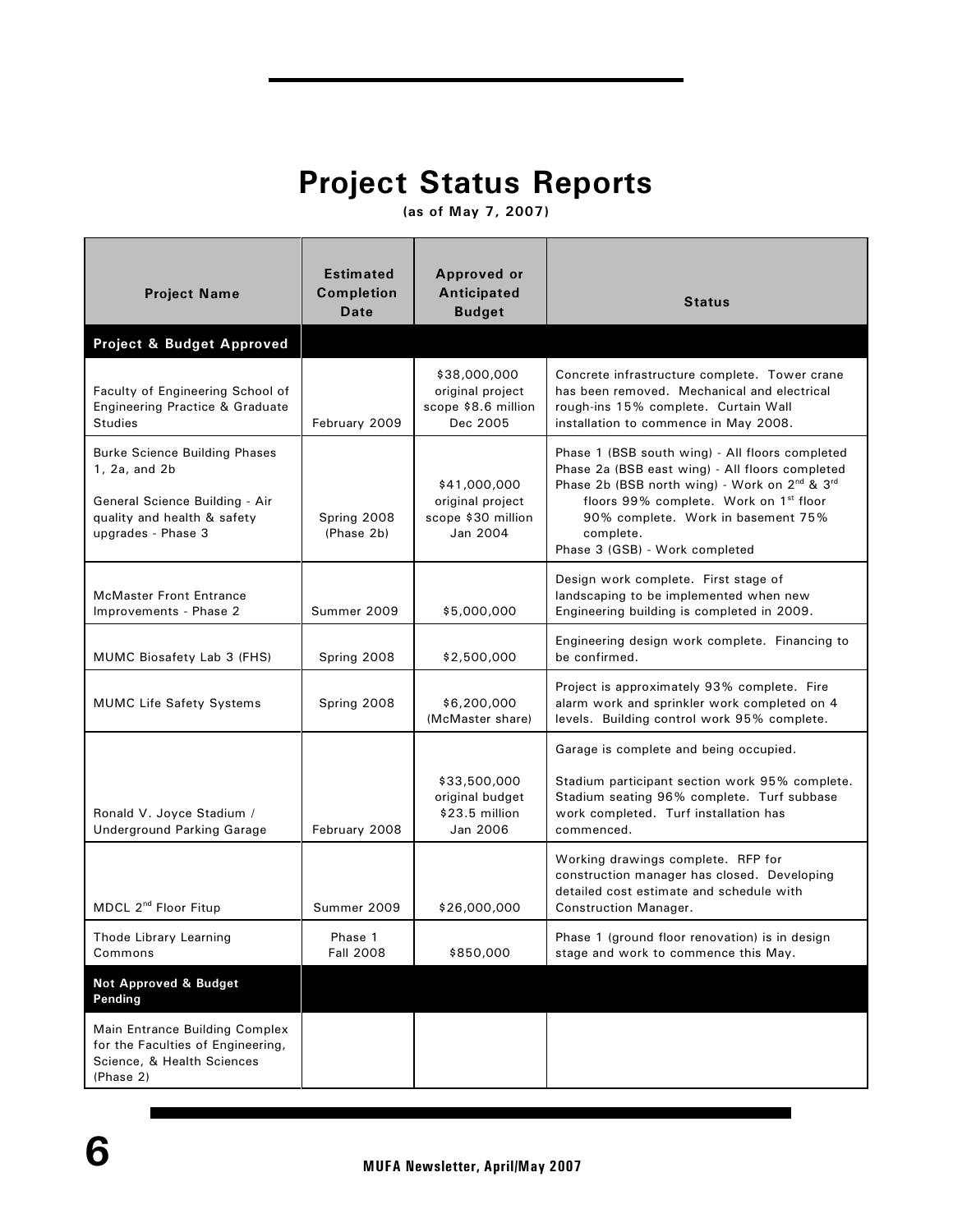| <b>Burlington Campus</b>        | <b>Fall 2009</b> | \$35,000,000 | Business plan and functional plan currently being<br>developed. Alternate locations from the original<br>downtown location are being considered. |
|---------------------------------|------------------|--------------|--------------------------------------------------------------------------------------------------------------------------------------------------|
| <b>Under Consideration</b>      |                  |              |                                                                                                                                                  |
| Liberal Arts Building           |                  |              | Functional programme development to be<br>completed in Spring 2008.                                                                              |
| <b>For Future Consideration</b> |                  |              |                                                                                                                                                  |
| Above Ground Parking Structure  |                  |              | On hold pending campus wide parking review                                                                                                       |
| Sports Arena                    |                  |              | Would be looked at offsite                                                                                                                       |
| <b>Tennis Courts</b>            |                  |              |                                                                                                                                                  |

### **Welcome New Members**

| Brett Beston   | Psychology, Neuro & Beh |
|----------------|-------------------------|
| Lisa Dolovich  | Family Medicine         |
| David Koff     | Radiology               |
| Anne Malott    | Midwifery               |
| Shirya Rashid  | Medicine                |
| Brian Timmons  | Pediatrics              |
| Andrew Willems | Biochemistry & Bio Sci  |
|                |                         |

### **Thank You, MUFA Volunteers**

Many thanks to all members who have actively participated on MUFA Committees or represented MUFA on University committees and boards. The Association has benefitted from your participation during 2007/08 and looks forward to working with many of you again in 2008/09.

### **President's Report** (*continued from p. 3)*

David that many of you may not be aware of — he is a meticulous writer, reader, and policy interpreter. As a case in point, the recent Resolution on Freedom of Speech that we forwarded to Senate was largely the handiwork of David. The last people on my list to thank are also those first in my heart: Kelly McCaughey and Phyllis DeRosa Koetting of the MUFA office. Many of you may have benefited in the past, and many more will in the future, from their inevitably sound and helpful advice on all matters academic. Those of us on the Executive, and we three on the JC in particular, get so much more: very professional management of schedules and documentation, lists of tasks (followed by gentle nagging), and the most comprehensive institutional memory and wisdom available on campus. All of this is delivered with a fine (and occasionally ribald) sense of humour. I suspect, though, that if you loosen their tongues with a glass of wine you will find out that Richard, Herb and I were at least occasionally almost too great a burden to bear. Thank you Phyllis and Kelly.

Onwards and upwards, Richard and John!

*Peter Sutherland*

### **Passages**

**M. BRIAN IVES,** Professor Emeritus, Material Science & Engineering, April 16, 2008 **SHELLEY SAUNDERS**, Professor, Anthropology, May 14, 2008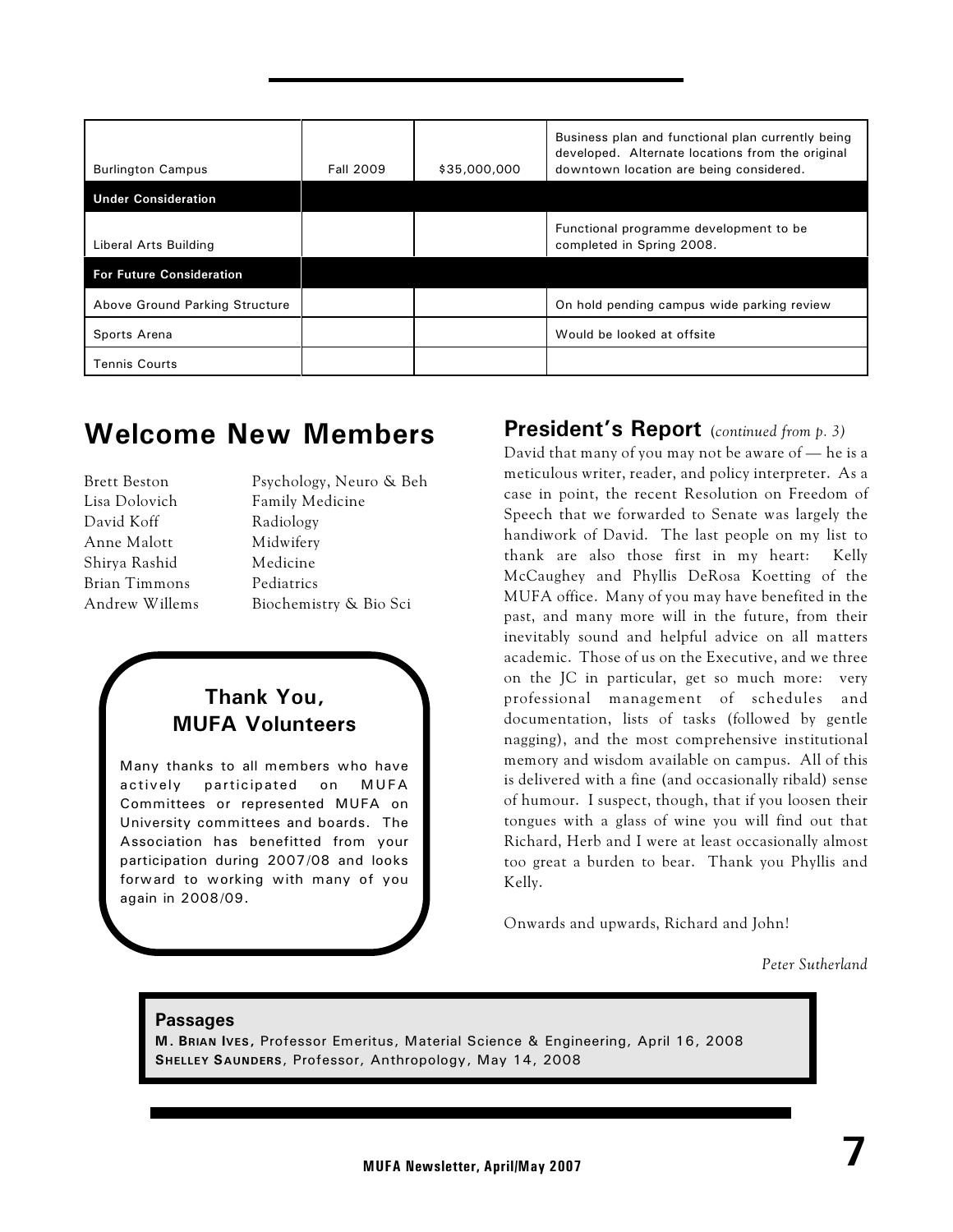# **Be Prepared for Retirement**

**Electronic Mail Accounts:** It is agreed that provision of e-mail computer accounts for retired faculty members is to be treated similarly to the provision of mail boxes or library cards. All retired faculty should have access to an e-mail account on the same terms as active faculty. Like the mail box or library card, the e-mail account is to be used for University or academic business. The account may be accessed from University computers or by modem. In the latter case, if the retired faculty member wishes a fee modem account, this is also available and can be arranged (for example, through the purchase of vouchers at the Bookstore or by provision of a research account number).

Given past experience with illegitimate use of computer accounts by "hackers", it is recognized that for management purposes it might be necessary to require retired faculty to renew the e-mail computer account from time to time, or for CIS to remove accounts that are inactive over a long period of time.

This policy shall be reviewed no later than five years after its implementation.

> *Re-endorsed by Joint Committee May 29, 2001*

**Termination Option:** During the fall of 1996, the Joint Committee recommended and the President agreed that those faculty who at the time of retirement elect the Pension Plan's Termination Option, should continue to qualify for the normal retirement benefits.

### **Major Medical & Dental Benefits:**

Continuation of benefits which were in effect prior to retirement (some exceptions apply), for retiree, spouse and eligible children. **Out-of-Province/Out-of-Country-Coverage** is reduced to \$10,000/ lifetime. It is recommended that you obtain extra travel insurance every time you travel out of Ontario or Canada. You will be receiving a booklet from Human Resources which explains the benefits which are supplied by Sun Life.

**Life Insurance:** At normal retirement age (65 years) you will be provided with a paid up policy of \$5,000. If you wish to convert your insurance to a private insurance plan, you must apply within one month of your retirement date. Please contact Human Resources for more information.

If you take early retirement, you are able to keep your current coverage (Grandfathered Plan) or the basic plan of 175% of salary (maximum salary \$100,000) by paying the full premium which is based on age factors, gender and smoking vs non-smoking. At age 65, however, the policy will be reduced to the Paid Up policy of \$5,000.

### **Parking:**

- 1. Faculty and Staff who have retired but have a postretirement appointment for which they receive remuneration from the University shall pay for parking (effective July 1, 1992).
- 2. Faculty and staff who have retired on or before June 30, 1992 shall continue to receive free parking; in the case of those who are under 65 the free parking shall be provided on West Campus. Any who have already reached 65 and are parking on West Campus should receive a Central Campus sticker immediately.
- 3. Faculty and staff who retire after June 30, 1992 may obtain a permit which allows (i) free parking on West Campus at all times and (ii) free parking on Central Campus for the period May to August and after 12:30 p.m. on days when classes are held between September and April; alternatively such individuals may purchase, at the Central Campus rate for eight months, a permit for Central Campus.

*Approved by Joint Committee December 3, 1991*

### **Notice: to Retirees with Restricted Retiree Parking Permits**

#### (1) HOURLY PARKING

We are pleased to inform you that the automation of the kiosks has given us an opportunity to set up 1, 2 and 3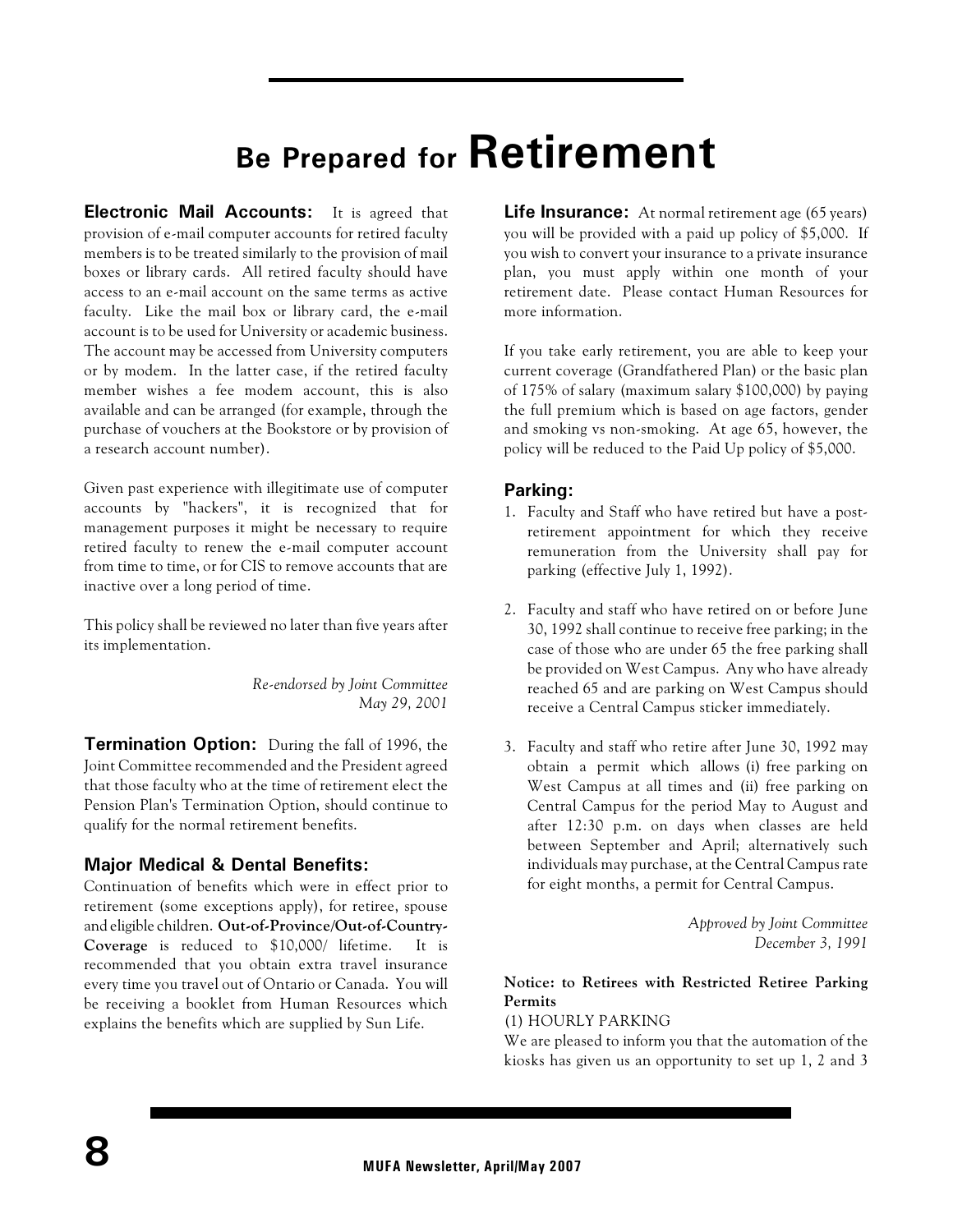hour blocks of parking for retirees holding restricted retiree permits that become valid at 12:30 p.m. Retirees who wish to park on central campus prior to 12:30 p.m. may purchase parking for the duration of time prior to 12:30 p.m. only. The above issued permits must be displayed with a restricted retiree permit, which takes effect at 12:30 pm.

#### (2) CENTRAL CAMPUS PARKING

Eight month central campus parking permits are available for purchase at the Parking Office at the regular permit fee.

Retiree permits are for the sole use of the retiree and are not transferrable to family members.

Please contact the Parking & Transit Services office, CUC 102, at 24921 or e-mail: parking@ mcmaster.ca. For up-to-date information and rates, visit their web site at http://parking.mcmaster.ca.

**Recreational Facilities:** Anyone who retired prior to 1999 will continue to receive free membership at the Ivor Wynne Centre. Those who retired in 1999 may apply for membership at one-half price. All retirees after 1999 are eligible for membership in the Ivor Wynne Centre at a rate that will be prescribed annually and approved by the Board of Governors.

> *Approved by Joint Committee June 21, 1999*

**CAUT Services:** Individuals who were eligible for membership in CAUT through MUFA before retirement are eligible for membership as CAUT retirees. Individual retired members may join CAUT as Retired Associate Members for an annual fee of \$25. For this fee they receive a subscription to the CAUT *Bulletin*, and may join a number of group plans offered for Life Insurance, Personal Accident Insurance, Family Life Insurance, Professional Property Insurance, Group Home Insurance, Travel Insurance, and other financial services. Retired members can also hold office and serve on CAUT committees. For more information, contact the MUFA Office (mufa@mcmaster.ca; Ext. 24682).

**House for Rent**. Heritage home, Crooks Hollow Road, Greensville. 10 minutes by car to McMaster. Four bedrooms 1860s house with fireplace, attic loft, study, pine floors, 1 acre garden. Two minutes walk across road to conservation area with river, trails and small lake. Parking on premises. Five appliances, unfurnished. Tenants pay



heating, hydro, water. Rent \$1500/month. Non-smokers only. Available September 1 for 12 months minimum. Phone 905-628-6758 or e-mail petrieg@mcmaster.ca

### **Sabbatical Home for Rent**. Westdale. Three-

bedroom, two baths and recently finished basement. Could be partially furnished. Available from July 1, 2008 to June 30, 2009. Large, fenced backyard. Perfect for couple or family with children. Please call ext. 23827 or email cuffk@mcmaster.ca for more details.

## **Apartments for Rent**. One and two-

bedroom, furnished apartments close to McMaster. Heating, air conditioning, washer/dryer, cable TV and telephone connection included in rent. Short or long term. For more information, call Neryl at 905-529-2394.

## **Healthy Workplace Group**

continues to strive for a more health conscious and active McMaster community by offering employees a variety of healthy options. Some upcoming events are: **Health Talk with the Occupational Health Doctor —** Do you suffer from headaches? If you, or someone you know suffers from headaches, join Dr. Rosenfeld as he explores this topic (Tuesday, May 27, 1:15-2:00 pm, MDCL 3024); **Naturopathic Approach to Mental Health —** job pressures, family & health concerns, financial pressures, and never having enough time are just a few of the stressors we face daily. Join Dr. Rita Patel to enjoy an hour of realization (Friday, June 13, 12-1 pm, MDCL 3022); **Who Cares? Maybe It's You! —** If you are a family caregiver or anticipate being one in the future, this interactive session will give you valuable tools to help yourself and your family (Tuesday, June 17, 12:30-1:30 pm, MUSC 318). Register for all of these sessions at www.workingatmcmaster.ca/healthyworkplace